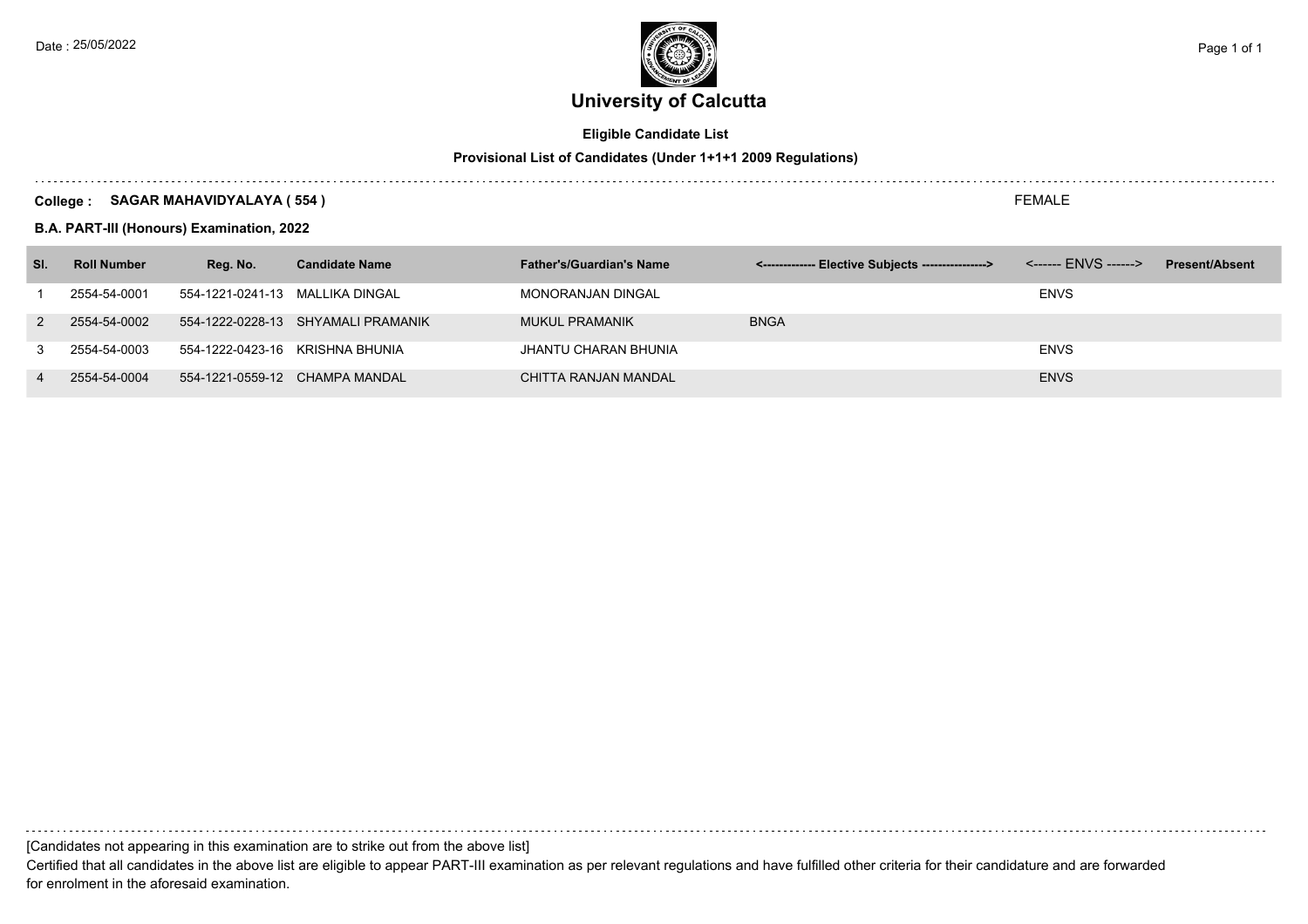

# **Eligible Candidate List**

## **Provisional List of Candidates (Under 1+1+1 2009 Regulations)**

### **College : SAGAR MAHAVIDYALAYA ( 554 )**

**B.A. PART-III (Honours) Examination, 2022**

| SI.            | <b>Roll Number</b> | Reg. No.                   | <b>Candidate Name</b>               | <b>Father's/Guardian's Name</b> | <-------------- Elective Subjects ----------------> | <b>Present/Absent</b> |
|----------------|--------------------|----------------------------|-------------------------------------|---------------------------------|-----------------------------------------------------|-----------------------|
|                | 2554-64-0001       | 554-1112-0629-17 MILAN DAS |                                     | BIMAL DAS                       | <b>BNGA</b>                                         |                       |
| 2              | 2554-64-0002       |                            | 554-1121-0267-14 ANIRUDDHA MAITY    | ANANDA MAITY                    | <b>HISA</b>                                         |                       |
|                | 2554-64-0003       |                            | 554-1124-0099-13 APARESH MANDAL     | SRIMANTA MANDAL                 | HISA                                                |                       |
| $\overline{4}$ | 2554-64-0004       |                            | 554-1121-0210-12 TAPAS KUMAR SANTRA | ATUL CHANDRA SANTRA             | <b>HISA</b>                                         |                       |

[Candidates not appearing in this examination are to strike out from the above list]

Certified that all candidates in the above list are eligible to appear PART-III examination as per relevant regulations and have fulfilled other criteria for their candidature and are forwarded for enrolment in the aforesaid examination.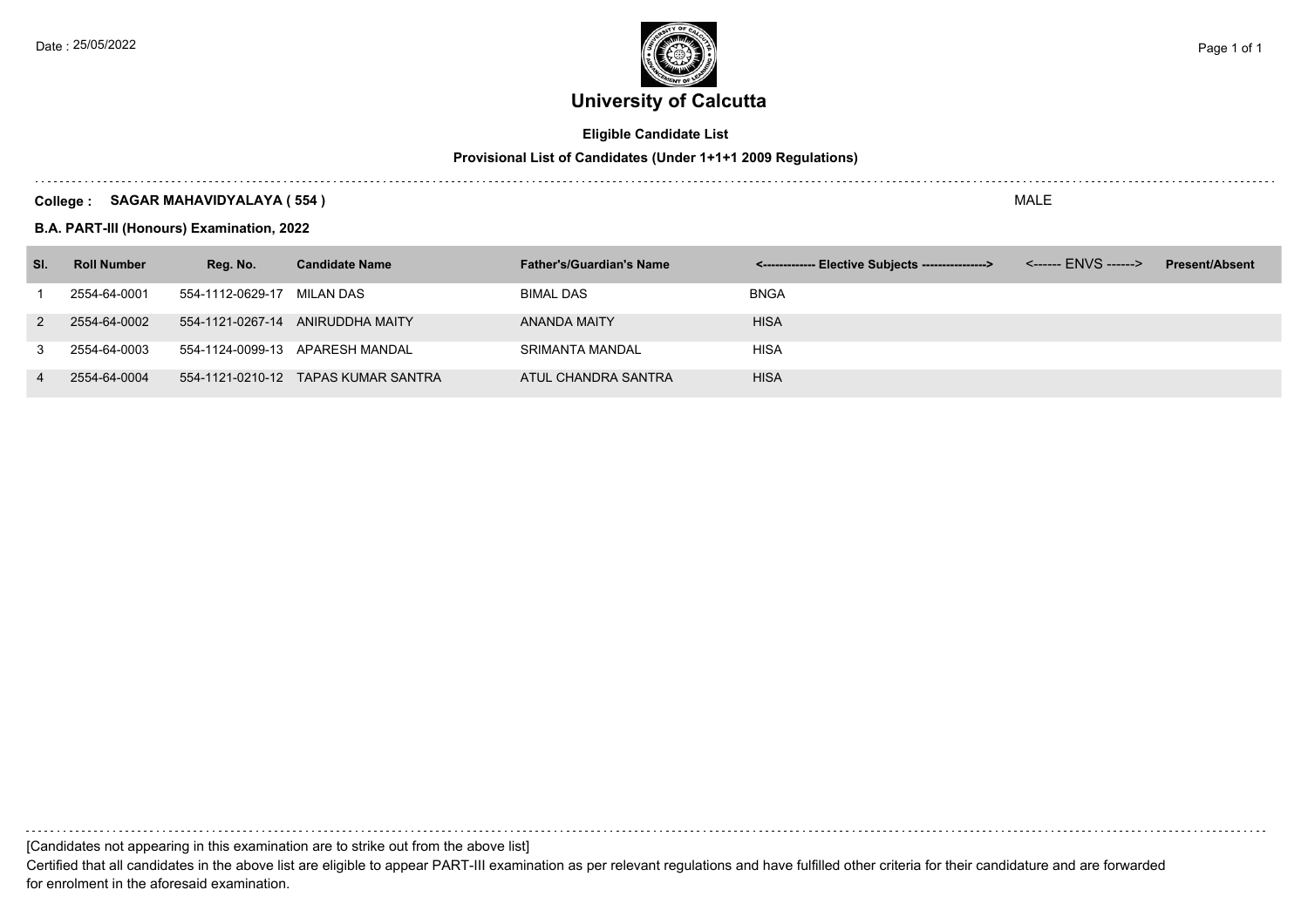

# **Eligible Candidate List**

# **Provisional List of Candidates (Under 1+1+1 2009 Regulations)**

### **College : SAGAR MAHAVIDYALAYA ( 554 )**

**B.A. PART-III (General) Examination, 2022**

| SI.               | <b>Roll Number</b> | Reg. No.                      | <b>Candidate Name</b>              | <b>Father's/Guardian's Name</b> |             |             | <-------------- Elective Subjects ----------------> | <b>Present/Absent</b> |
|-------------------|--------------------|-------------------------------|------------------------------------|---------------------------------|-------------|-------------|-----------------------------------------------------|-----------------------|
| -1                | 2554-56-0001       |                               | 554-1221-0230-16 SUMATI PRADHAN    | KANAI PRADHAN                   | <b>EDCG</b> |             |                                                     |                       |
| 2                 | 2554-56-0002       | 554-1221-0240-16 PINKU MANNA  |                                    | <b>BABLU MANNA</b>              | <b>EDCG</b> |             |                                                     |                       |
| 3                 | 2554-56-0003       | 554-1222-0834-16 SOMA BHUNIA  |                                    | <b>SAGAR BHUNIA</b>             | <b>SANG</b> |             |                                                     |                       |
| 4                 | 2554-56-0004       |                               | 554-1211-0830-17 SARASWATI PRADHAN | <b>TAPAN PRADHAN</b>            | <b>BNGG</b> | <b>PLSG</b> | <b>EDCG</b>                                         |                       |
| 5                 | 2554-56-0005       | 554-1221-0313-15 LALITA DAS   |                                    | JOYDEB DAS                      | <b>EDCG</b> |             |                                                     |                       |
| 6                 | 2554-56-0006       | 554-1221-0516-13 SOMA DAS     |                                    | <b>DEBASISH DAS</b>             | <b>EDCG</b> |             |                                                     |                       |
| 7                 | 2554-56-0007       | 554-1221-0648-14 TANUSHRI DAS |                                    | <b>SAROJ KUMAR DAS</b>          | <b>EDCG</b> |             |                                                     |                       |
| 8                 | 2554-56-0008       | 554-1221-1543-15 DIPALI JANA  |                                    | DEBABRATA JANA                  | <b>EDCG</b> | <b>SANG</b> |                                                     |                       |
| 9                 | 2554-56-0009       |                               | 554-1224-0440-14 TANUSHREE NATH    | <b>TAPAN KUMAR NATH</b>         | <b>EDCG</b> |             |                                                     |                       |
| 10                | 2554-56-0010       | 554-1224-1099-15 TINKU JANA   |                                    | RAMKRISHNA JANA                 | <b>SANG</b> |             |                                                     |                       |
| 11                | 2554-56-0011       | 554-1221-0294-16 SUPRIYA GIRI |                                    | <b>RAMESH GIRI</b>              | <b>EDCG</b> | SANG        |                                                     |                       |
| $12 \overline{ }$ | 2554-56-0012       |                               | 554-1221-0674-16 PRITILATA KHANRA  | <b>APARESH KHANRA</b>           | <b>EDCG</b> | <b>SANG</b> |                                                     |                       |
| 13                | 2554-56-0013       |                               | 554-1221-0687-16 MITHU PRADHAN     | RADHAKRISHNA PRADHAN            | <b>SANG</b> |             |                                                     |                       |
| 14                | 2554-56-0014       |                               | 554-1221-0688-16 SHAMPA MANDAL     | <b>SANTOSH MANDAL</b>           | <b>SANG</b> |             |                                                     |                       |
| 15                | 2554-56-0015       |                               | 554-1221-0829-16 MOUMITA MANNA     | <b>ALAK MANNA</b>               | <b>HISG</b> |             |                                                     |                       |
| 16                | 2554-56-0016       | 554-1222-0037-16 SHRABANI DAS |                                    | <b>SUNIL DAS</b>                | <b>EDCG</b> |             |                                                     |                       |
| 17                | 2554-56-0017       |                               | 554-1222-0130-16 SUMANA MANDAL     | UTTAM KUMAR MANDAL              | <b>EDCG</b> |             |                                                     |                       |
| 18                | 2554-56-0018       |                               | 554-1222-0221-16 MADHUMITA BHUNIA  | <b>DEBASIS BHUNIA</b>           | <b>SANG</b> |             |                                                     |                       |
| 19                | 2554-56-0019       |                               | 554-1222-0747-15 DEBASHREE SHEET   | <b>MANTU SHEET</b>              | SANG        |             |                                                     |                       |

## [Candidates not appearing in this examination are to strike out from the above list]

Certified that all candidates in the above list are eligible to appear PART-III examination as per relevant regulations and have fulfilled other criteria for their candidature and are forwarded for enrolment in the aforesaid examination.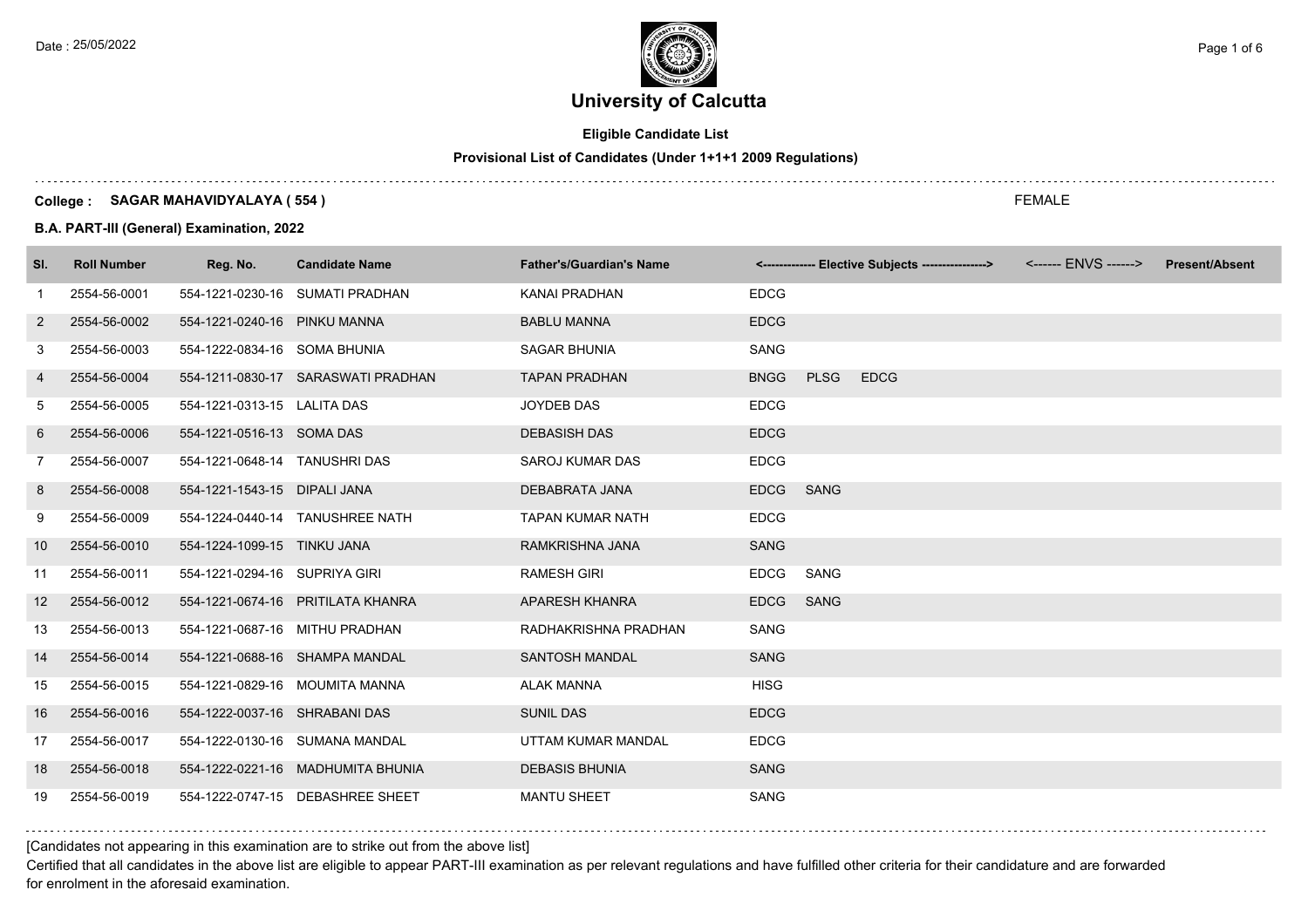

# **Eligible Candidate List**

# **Provisional List of Candidates (Under 1+1+1 2009 Regulations)**

### **College : SAGAR MAHAVIDYALAYA ( 554 )**

**B.A. PART-III (General) Examination, 2022**

| SI. | <b>Roll Number</b> | Reg. No.                        | <b>Candidate Name</b>               | <b>Father's/Guardian's Name</b> |             | <------------- Elective Subjects ----------------> | <b>Present/Absent</b> |
|-----|--------------------|---------------------------------|-------------------------------------|---------------------------------|-------------|----------------------------------------------------|-----------------------|
| 20  | 2554-56-0020       |                                 | 554-1224-0271-16 SUJATA KHANRA      | <b>INDUGOPAL KHANRA</b>         | <b>EDCG</b> |                                                    |                       |
| 21  | 2554-56-0021       |                                 | 554-1224-0413-16 SULEKHA DHAURI     | <b>ANUKUL DHAURI</b>            | <b>HISG</b> |                                                    |                       |
| 22  | 2554-56-0022       | 554-1224-0526-14 MOUMITA BARIK  |                                     | RABINDRANATH BARIK              | <b>HISG</b> |                                                    |                       |
| 23  | 2554-56-0023       |                                 | 554-1222-0396-14 SUSAMA NASKAR      | NABA KUMAR NASKAR               | <b>PLSG</b> |                                                    |                       |
| 24  | 2554-56-0024       | 554-1222-0371-14 SABITRI BHUNIA |                                     | <b>MILAN BHUNIA</b>             | <b>HISG</b> |                                                    |                       |
| 25  | 2554-56-0025       |                                 | 554-1221-0413-14 MAMANI PRADHAN     | <b>TAPAN PRADHAN</b>            | <b>HISG</b> |                                                    |                       |
| 26  | 2554-56-0026       |                                 | 554-1221-0108-14 PALLABI KHANRA     | PRAKASH KHANRA                  | <b>EDCG</b> |                                                    |                       |
| 27  | 2554-56-0027       | 554-1221-0116-13 TAPASI GATAIT  |                                     | LAKASHIKANTA GATAIT             | <b>EDCG</b> | SANG                                               |                       |
| 28  | 2554-56-0028       | 554-1221-0637-13 DIPSIKHA JANA  |                                     | <b>DIPAK KUMAR JANA</b>         | <b>EDCG</b> | <b>PLSG</b>                                        |                       |
| 29  | 2554-56-0029       |                                 | 554-1224-1205-15 TANUSREE MANDAL    | <b>TAPAS MANDAL</b>             | <b>PLSG</b> |                                                    |                       |
| 30  | 2554-56-0030       | 554-1224-0781-15 GANGA MONDAL   |                                     | <b>JADAV MONDAL</b>             | <b>HISG</b> |                                                    |                       |
| 31  | 2554-56-0031       |                                 | 554-1224-0575-15 ANUPAMA MANDAL     | <b>BIDESH MANDAL</b>            | <b>EDCG</b> | SANG                                               |                       |
| 32  | 2554-56-0032       |                                 | 554-1222-0259-15 MADHUMITA DALAPATI | SISHVPAL DALAPATI               | <b>HISG</b> |                                                    |                       |
| 33  | 2554-56-0033       | 554-1221-0261-15 RIMI MAL       |                                     | <b>PRABIN MAL</b>               | <b>HISG</b> |                                                    |                       |
| 34  | 2554-56-0034       | 554-1221-0179-15 RUMA MAITY     |                                     | <b>DILIP MAITY</b>              | <b>HISG</b> | <b>PLSG</b>                                        |                       |
| 35  | 2554-56-0035       |                                 | 554-1222-0258-14 KHUKUMANI BAR      | RADHAKRISHNA BAR                | <b>HISG</b> | <b>EDCG</b>                                        |                       |
| 36  | 2554-56-0036       |                                 | 554-1221-0110-13 MADHUMITA GIRI     | <b>UPENDRA NATH GIRI</b>        | <b>SANG</b> |                                                    |                       |
| 37  | 2554-56-0037       | 554-1211-0403-13 BEAUTY MITRA   |                                     | <b>KAPIL MITRA</b>              | <b>PLSG</b> | <b>EDCG</b>                                        |                       |
| 38  | 2554-56-0038       | 554-1224-0575-13 JAMUNA PARUA   |                                     | <b>BADAL PARUA</b>              | <b>ENGG</b> | <b>EDCG</b>                                        |                       |

[Candidates not appearing in this examination are to strike out from the above list]

Certified that all candidates in the above list are eligible to appear PART-III examination as per relevant regulations and have fulfilled other criteria for their candidature and are forwarded for enrolment in the aforesaid examination.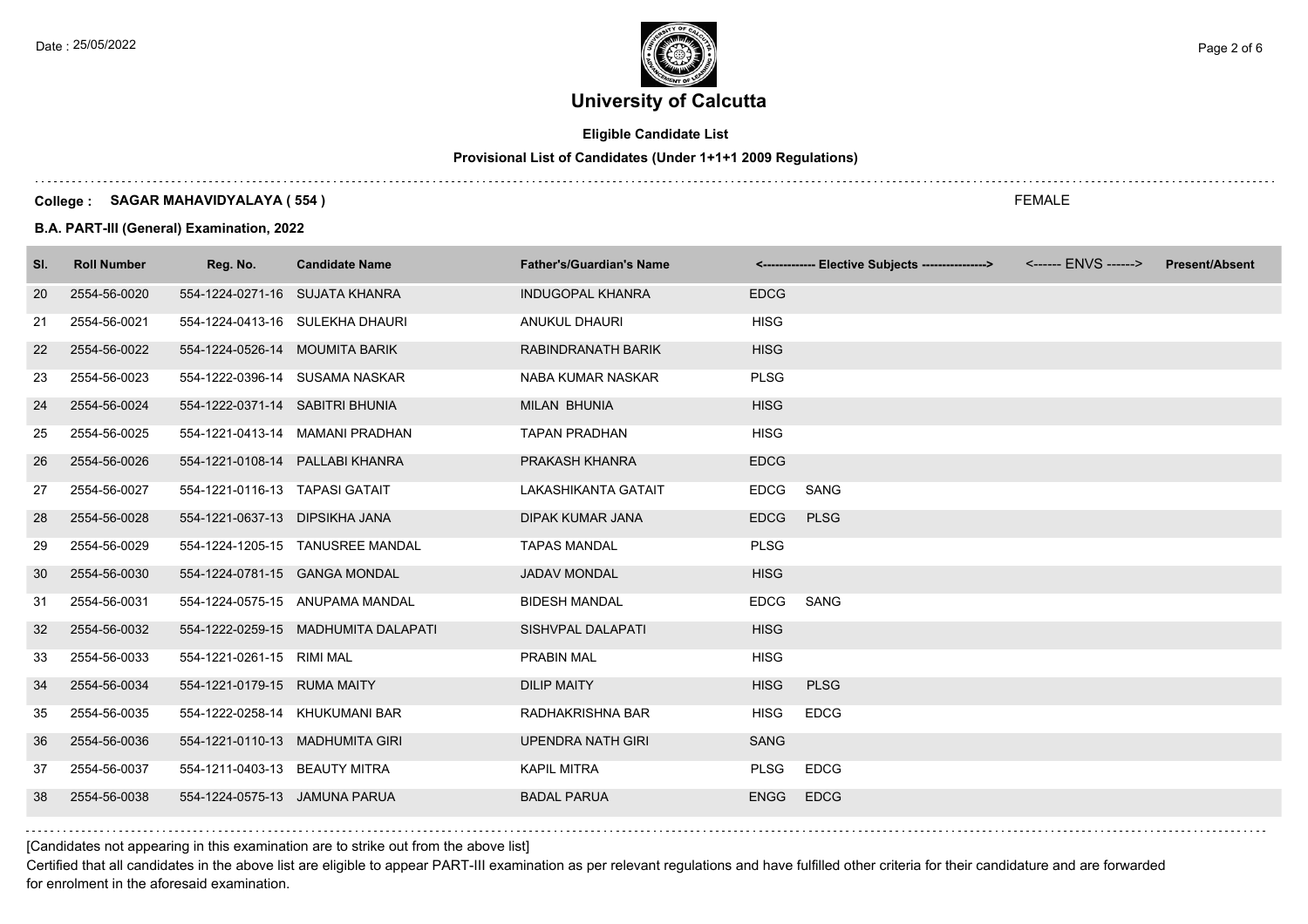

# **Eligible Candidate List**

# **Provisional List of Candidates (Under 1+1+1 2009 Regulations)**

### **College : SAGAR MAHAVIDYALAYA ( 554 )**

**B.A. PART-III (General) Examination, 2022**

| SI. | <b>Roll Number</b> | Reg. No.                       | <b>Candidate Name</b>             | <b>Father's/Guardian's Name</b> |             |             | <-------------- Elective Subjects ----------------> | <b>Present/Absent</b> |
|-----|--------------------|--------------------------------|-----------------------------------|---------------------------------|-------------|-------------|-----------------------------------------------------|-----------------------|
| 39  | 2554-56-0039       | 554-1221-0669-13 APARNA PAUL   |                                   | PRABODH PAUL                    | <b>PLSG</b> |             |                                                     |                       |
| 40  | 2554-56-0040       | 554-1224-0414-12 SOMA DAS      |                                   | <b>MANTU DAS</b>                | <b>HISG</b> |             |                                                     |                       |
| 41  | 2554-56-0041       |                                | 554-1225-0687-14 SABINA YEASMIN   | <b>SK NURUL ISLAM</b>           | <b>HISG</b> | <b>EDCG</b> |                                                     |                       |
| 42  | 2554-56-0042       |                                | 554-1224-0416-14 PRIYANKA MAITY   | <b>BHABATOSH MAITY</b>          | <b>EDCG</b> |             |                                                     |                       |
| 43  | 2554-56-0043       |                                | 554-1224-0437-13 SUSMITA MANNA    | CHITTARANJAN MANNA              | <b>PLSG</b> |             |                                                     |                       |
| 44  | 2554-56-0044       | 554-1221-0471-13 SONALI PARIA  |                                   | <b>GOUTAM KUMAR PARIA</b>       | <b>PLSG</b> |             |                                                     |                       |
| 45  | 2554-56-0045       | 554-1221-0655-13 MALATI GIRI   |                                   | <b>BIJAN KANTI GIRI</b>         | <b>HISG</b> | <b>PLSG</b> |                                                     |                       |
| 46  | 2554-56-0046       |                                | 554-1221-0639-13 SANGITA DHARA    | <b>SUJAY KRISHNA DHARA</b>      | <b>EDCG</b> | SANG        | <b>HISG</b>                                         |                       |
| 47  | 2554-56-0047       |                                | 554-1224-0106-14 PRAMILA MANDAL   | PANCHANAN MANDAL                | <b>BNGG</b> | <b>HISG</b> | <b>EDCG</b>                                         |                       |
| 48  | 2554-56-0048       |                                | 554-1222-0776-14 SHILPA RANI SHIT | PRADIP KUMAR SHIT               | <b>HISG</b> |             |                                                     |                       |
| 49  | 2554-56-0049       |                                | 554-1222-0376-14 SUCHITRA MONDAL  | PRANAB MONDAL                   | <b>HISG</b> | <b>EDCG</b> |                                                     |                       |
| 50  | 2554-56-0050       | 554-1222-0188-14 ARCHANA BAR   |                                   | SIDHESWAR BAR                   | <b>HISG</b> | <b>EDCG</b> |                                                     |                       |
| 51  | 2554-56-0051       | 554-1222-0181-14 JHARNA BAR    |                                   | <b>SUDARSHAN BAR</b>            | <b>EDCG</b> |             |                                                     |                       |
| 52  | 2554-56-0052       |                                | 554-1222-0036-14 MADHUMITA BERA   | <b>BHIM CHARAN BERA</b>         | <b>HISG</b> |             |                                                     |                       |
| 53  | 2554-56-0053       | 554-1221-0698-14 MANASI MANNA  |                                   | <b>BASUDEB MANNA</b>            | <b>HISG</b> |             |                                                     |                       |
| 54  | 2554-56-0054       | 554-1221-0695-14 BARNALI PARIA |                                   | <b>SUKUMAR PARIA</b>            | <b>EDCG</b> |             |                                                     |                       |
| 55  | 2554-56-0055       | 554-1221-0694-14 TUSI KHANRA   |                                   | <b>ASHOK KHANRA</b>             | <b>HISG</b> | <b>EDCG</b> |                                                     |                       |
| 56  | 2554-56-0056       |                                | 554-1221-0693-14 MALEKA KHATUN    | <b>SK ABDUL MALEK</b>           | <b>EDCG</b> |             |                                                     |                       |
| 57  | 2554-56-0057       | 554-1221-0657-14 SIULI DAS     |                                   | DHANANJAY DAS                   | <b>EDCG</b> |             |                                                     |                       |

## [Candidates not appearing in this examination are to strike out from the above list]

Certified that all candidates in the above list are eligible to appear PART-III examination as per relevant regulations and have fulfilled other criteria for their candidature and are forwarded for enrolment in the aforesaid examination.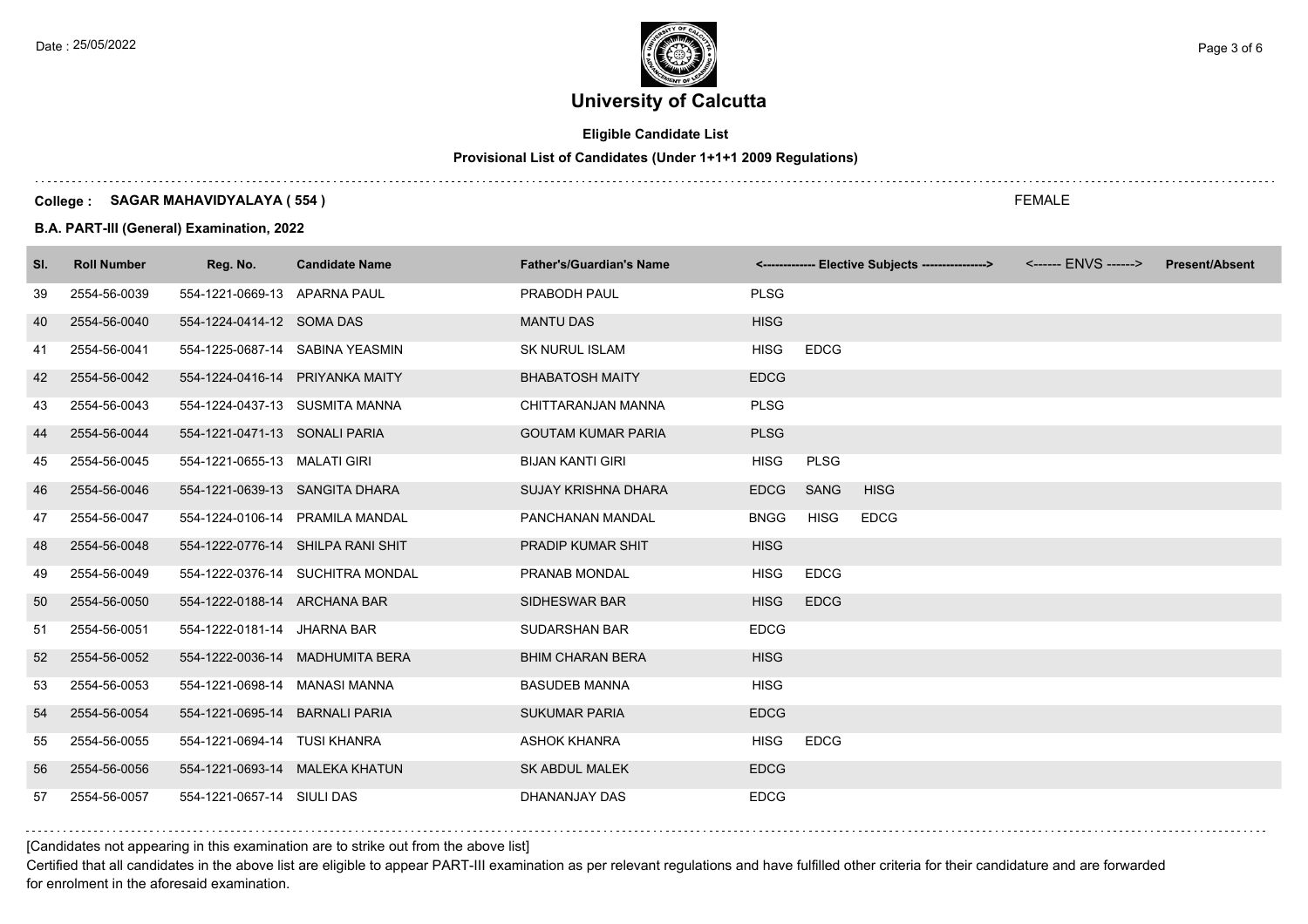

# **Eligible Candidate List**

# **Provisional List of Candidates (Under 1+1+1 2009 Regulations)**

### **College : SAGAR MAHAVIDYALAYA ( 554 )**

**B.A. PART-III (General) Examination, 2022**

| SI. | <b>Roll Number</b> | Reg. No.                       | <b>Candidate Name</b>                | <b>Father's/Guardian's Name</b> |             |             | <------------- Elective Subjects ----------------> <------ ENVS ------> | <b>Present/Absent</b> |
|-----|--------------------|--------------------------------|--------------------------------------|---------------------------------|-------------|-------------|-------------------------------------------------------------------------|-----------------------|
| 58  | 2554-56-0058       |                                | 554-1221-0628-14 ANIMA RANI MAITY    | <b>SUBAL CH MAITY</b>           | <b>HISG</b> |             |                                                                         |                       |
| 59  | 2554-56-0059       |                                | 554-1221-0598-14 MANDIRA PATRA       | <b>SITARAM PATRA</b>            | <b>HISG</b> |             |                                                                         |                       |
| 60  | 2554-56-0060       |                                | 554-1221-0584-14 MADHUMITA MAITY     | <b>RABIN MAITY</b>              | <b>BNGG</b> | <b>EDCG</b> | <b>HISG</b>                                                             |                       |
| 61  | 2554-56-0061       | 554-1221-0513-14 CHAITALI OJHA |                                      | PRASANTA OJHA                   | <b>PLSG</b> | <b>EDCG</b> |                                                                         |                       |
| 62  | 2554-56-0062       |                                | 554-1221-0492-14 SOMASRI KHANRA      | PROBHAKAR KHANRA                | <b>HISG</b> |             |                                                                         |                       |
| 63  | 2554-56-0063       |                                | 554-1221-0455-14 PARAMITA SAHOO      | ASHOK KUMAR SAHOO               | <b>HISG</b> | <b>EDCG</b> |                                                                         |                       |
| 64  | 2554-56-0064       | 554-1221-0395-14 PRATIMA DAS   |                                      | <b>PULIN DAS</b>                | <b>HISG</b> |             |                                                                         |                       |
| 65  | 2554-56-0065       | 554-1221-0349-14 GOURI PAUL    |                                      | LATE SUDARSAN PAUL              | <b>EDCG</b> | <b>HISG</b> |                                                                         |                       |
| 66  | 2554-56-0066       | 554-1221-0331-14 SITA PARIA    |                                      | <b>RAMPRASAD PARIA</b>          | <b>PLSG</b> |             |                                                                         |                       |
| 67  | 2554-56-0067       | 554-1221-0304-14 MENAKA MAITY  |                                      | <b>UTTAM MAITY</b>              | <b>BNGG</b> | <b>HISG</b> | <b>EDCG</b>                                                             |                       |
| 68  | 2554-56-0068       | 554-1221-0182-14 SEULI MAL     |                                      | <b>SASADHAR MAL</b>             | <b>HISG</b> | <b>EDCG</b> |                                                                         |                       |
| 69  | 2554-56-0069       |                                | 554-1221-0170-14 SHEFALI PRAMANIK    | <b>NIRMAL PRAMANIK</b>          | <b>EDCG</b> |             |                                                                         |                       |
| 70  | 2554-56-0070       | 554-1221-0309-12 LUSI KAYAL    |                                      | SHYAMAL KAYAL                   | <b>PLSG</b> | <b>HISG</b> | <b>EDCG</b>                                                             |                       |
| 71  | 2554-56-0071       | 554-1221-0033-13 MAHUA MAITY   |                                      | <b>BHASKAR MAITY</b>            | <b>HISG</b> | <b>EDCG</b> |                                                                         |                       |
| 72  | 2554-56-0072       |                                | 554-1222-0280-13 PRAMITA PRAMANIK    | <b>PRADIP PRAMANIK</b>          | <b>ENGG</b> | <b>EDCG</b> | <b>PLSG</b>                                                             |                       |
| 73  | 2554-56-0073       | 554-1224-0370-13 MAYA GHOSH    |                                      | <b>NILRATAN GHOSH</b>           | <b>HISG</b> | <b>PLSG</b> |                                                                         |                       |
| 74  | 2554-56-0074       | 554-1222-0125-12 SHILPA MANDAL |                                      | SUBHRA KANTI MANDAL             | <b>EDCG</b> | <b>BNGG</b> | <b>PLSG</b>                                                             |                       |
| 75  | 2554-56-0075       | 554-1221-0618-12 KABITA BERA   |                                      | CHITTARANJAN BERA               | <b>ENGG</b> |             |                                                                         |                       |
| 76  | 2554-56-0076       |                                | 554-1221-0018-13 KRISHNA RANI HALDER | <b>NILMONI HALDER</b>           | <b>EDCG</b> |             |                                                                         |                       |

[Candidates not appearing in this examination are to strike out from the above list]

Certified that all candidates in the above list are eligible to appear PART-III examination as per relevant regulations and have fulfilled other criteria for their candidature and are forwarded for enrolment in the aforesaid examination.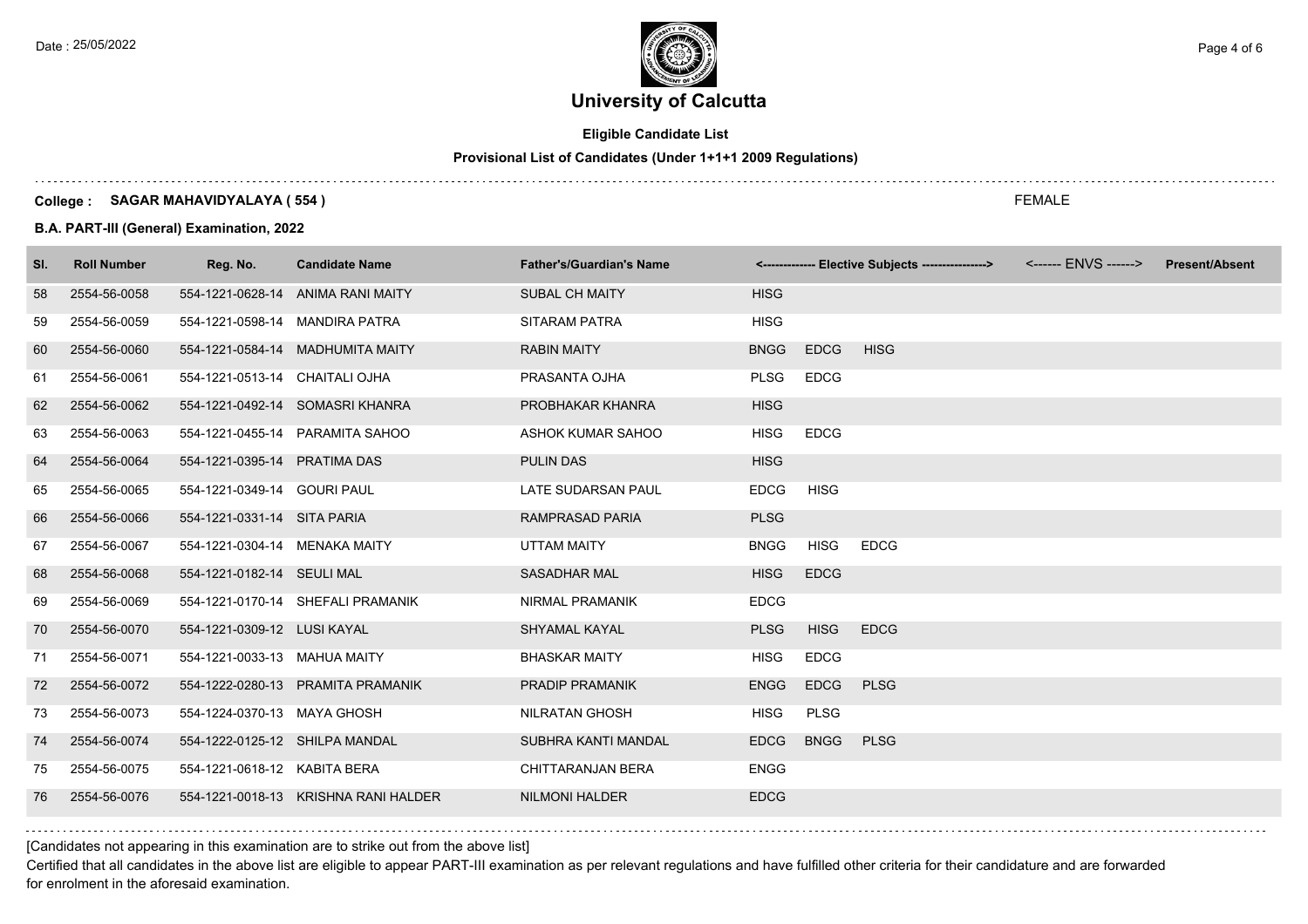Date : 25/05/2022 **Page 5 of 6**  $\begin{pmatrix} 1 & 0 \\ 0 & 0 \end{pmatrix}$  Page 5 of 6

# **University of Calcutta**

# **Eligible Candidate List**

# **Provisional List of Candidates (Under 1+1+1 2009 Regulations)**

#### **College : SAGAR MAHAVIDYALAYA ( 554 )**

**B.A. PART-III (General) Examination, 2022**

| SI. | <b>Roll Number</b> | Reg. No.                       | <b>Candidate Name</b>               | <b>Father's/Guardian's Name</b> |             | <------------- Elective Subjects ----------------> <------ ENVS ------> | <b>Present/Absent</b> |
|-----|--------------------|--------------------------------|-------------------------------------|---------------------------------|-------------|-------------------------------------------------------------------------|-----------------------|
| 77  | 2554-56-0077       | 554-1221-0131-13 BULTI JANA    |                                     | <b>BHASKAR JANA</b>             | <b>EDCG</b> | SANG                                                                    |                       |
| 78  | 2554-56-0078       |                                | 554-1221-0399-13 RAJASHREE JANA     | <b>JIBAN KRISHNA JANA</b>       | <b>EDCG</b> | <b>SANG</b>                                                             |                       |
| 79  | 2554-56-0079       |                                | 554-1221-0413-13 MADHUSHREE ACHARYA | <b>JOYDEV ACHARYA</b>           | <b>EDCG</b> |                                                                         |                       |
| 80  | 2554-56-0080       | 554-1222-0428-13 PUJA DAS      |                                     | <b>ARNAB DAS</b>                | <b>PLSG</b> | <b>EDCG</b>                                                             |                       |
| 81  | 2554-56-0081       | 554-1221-0568-13 SEPHALI DAS   |                                     | <b>BADAL CHANDRA DAS</b>        | SANG        | <b>EDCG</b>                                                             |                       |
| 82  | 2554-56-0082       | 554-1221-0577-13 KABITA MAITY  |                                     | <b>KANAI LAL MAITY</b>          | <b>EDCG</b> | <b>SANG</b>                                                             |                       |
| 83  | 2554-56-0083       | 554-1222-0586-13 DIPALI MONDAL |                                     | <b>SUKDEB MONDAL</b>            | <b>HISG</b> | <b>EDCG</b><br>SANG                                                     |                       |
| 84  | 2554-56-0084       | 554-1222-0595-13 SUSMITA BAR   |                                     | RADHA KRISHNA BAR               | <b>SANG</b> | <b>EDCG</b>                                                             |                       |
| 85  | 2554-56-0085       | 554-1224-0515-12 KAKALI BERA   |                                     | <b>SUSANTA BERA</b>             | <b>EDCG</b> |                                                                         |                       |
| 86  | 2554-56-0086       |                                | 554-1222-0508-12 MADHUMITA PATRA    | <b>BANAMALI PATRA</b>           | <b>HISG</b> | <b>EDCG</b>                                                             |                       |
| 87  | 2554-56-0087       | 554-1221-0462-12 TUMPA JANA    |                                     | <b>JHARU CHARAN JANA</b>        | <b>HISG</b> | <b>EDCG</b>                                                             |                       |
| 88  | 2554-56-0088       |                                | 554-1224-0459-12 MOUSUMI MANDAL     | <b>GOURHARI MANDAL</b>          | <b>EDCG</b> |                                                                         |                       |
| 89  | 2554-56-0089       | 554-1221-0411-12 LIPIKA MANNA  |                                     | <b>ABANTI MANNA</b>             | <b>HISG</b> | <b>EDCG</b>                                                             |                       |
| 90  | 2554-56-0090       | 554-1221-0366-12 SUMITA MAJHI  |                                     | PRABIR KUMAR MAJHI              | <b>HISG</b> | <b>EDCG</b>                                                             |                       |
| 91  | 2554-56-0091       | 554-1221-0345-12 PINKI KARAN   |                                     | <b>SRIKANTA KARAN</b>           | SANG        | <b>EDCG</b>                                                             |                       |
| 92  | 2554-56-0092       | 554-1221-0344-12 SIULI DAS     |                                     | <b>SUKES DAS</b>                | <b>EDCG</b> |                                                                         |                       |
| 93  | 2554-56-0093       | 554-1221-0342-12 SUMITRA DAS   |                                     | CHITTA RANJAN DAS               | <b>EDCG</b> |                                                                         |                       |
| 94  | 2554-56-0094       |                                | 554-1224-0331-12 MAMONI MONDAL      | <b>MANARANJAN MONDAL</b>        | <b>EDCG</b> |                                                                         |                       |
| 95  | 2554-56-0095       |                                | 554-1221-0649-12 SARASWATI SAMANTA  | <b>SUJAY SAMANTA</b>            | <b>HISG</b> |                                                                         |                       |

[Candidates not appearing in this examination are to strike out from the above list]

Certified that all candidates in the above list are eligible to appear PART-III examination as per relevant regulations and have fulfilled other criteria for their candidature and are forwarded for enrolment in the aforesaid examination.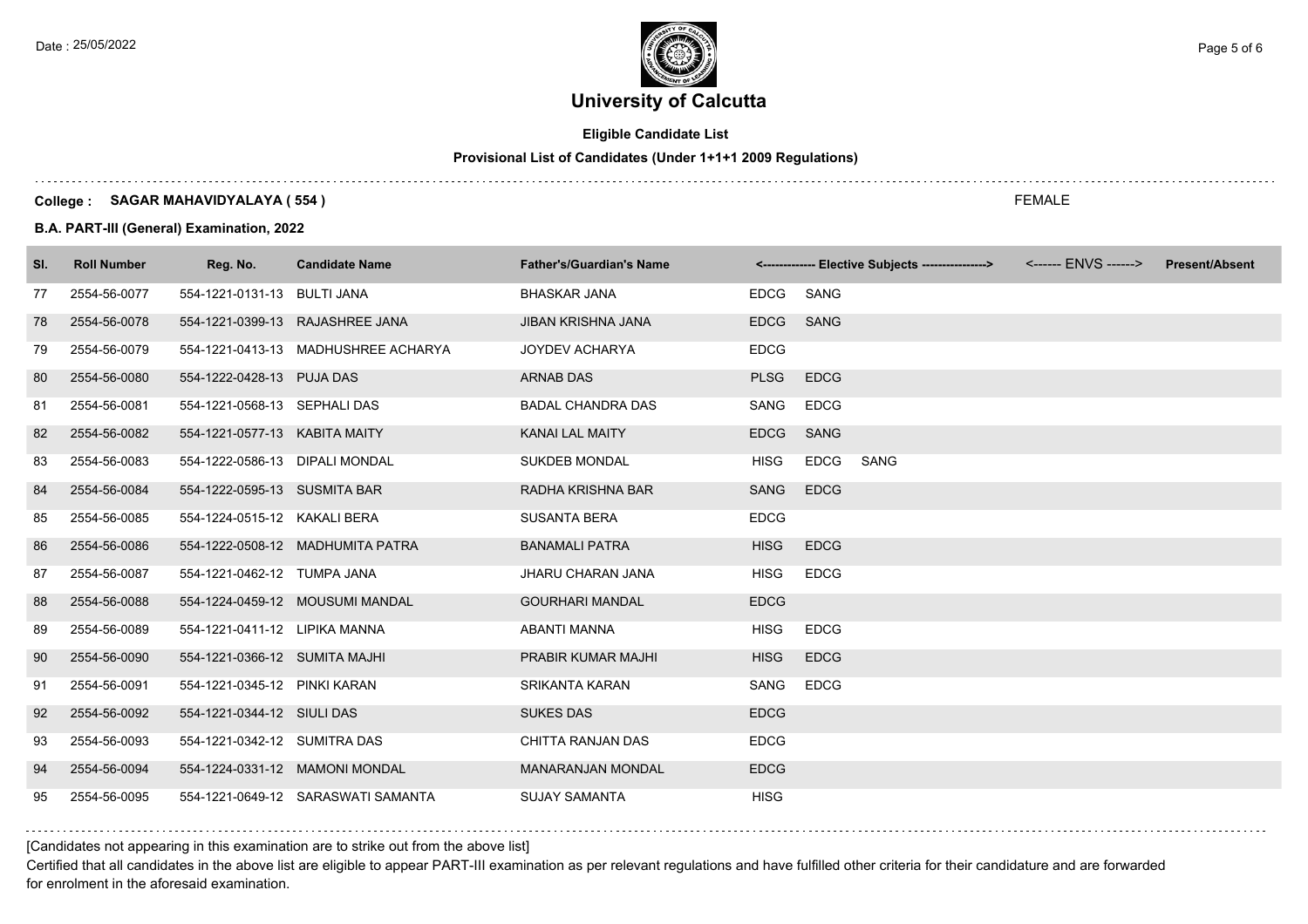Date : 25/05/2022 **Page 6 of 6**  $\begin{pmatrix} 1 & 0 \\ 0 & 0 \end{pmatrix}$  Page 6 of 6

# **University of Calcutta**

# **Eligible Candidate List**

# **Provisional List of Candidates (Under 1+1+1 2009 Regulations)**

### **College : SAGAR MAHAVIDYALAYA ( 554 )**

**B.A. PART-III (General) Examination, 2022**

| SI. | <b>Roll Number</b> | Reg. No.                       | <b>Candidate Name</b>                | <b>Father's/Guardian's Name</b>            |             | <------------- Elective Subjects ----------------> <------ ENVS ------> |             | <b>Present/Absent</b> |
|-----|--------------------|--------------------------------|--------------------------------------|--------------------------------------------|-------------|-------------------------------------------------------------------------|-------------|-----------------------|
| 96  | 2554-56-0096       | 554-1221-0307-12 MOUTUSI PATRA |                                      | <b>BIMAL KUMAR PATRA</b>                   | <b>HISG</b> | <b>EDCG</b>                                                             |             |                       |
| 97  | 2554-56-0097       |                                | 554-1221-0321-12 NAJMUN NAHAR KHATUN | <b>SK NURW</b>                             | <b>HISG</b> | <b>EDCG</b>                                                             | <b>ENVS</b> |                       |
| 98  | 2554-56-0098       | 554-1222-0334-12 ANJALI RANJIT |                                      | <b>SUKDEB RANJIT</b>                       | <b>EDCG</b> |                                                                         |             |                       |
| 99  | 2554-56-0099       | 554-1222-0339-12 SADHANA DAS   |                                      | <b>BALARAM DAS</b>                         | <b>EDCG</b> |                                                                         |             |                       |
| 100 | 2554-56-0100       |                                | 554-1221-0349-12 SOVONA PRADHAN      | <b>BISWAPATI PRADHAN</b>                   | <b>EDCG</b> |                                                                         |             |                       |
| 101 | 2554-56-0101       | 554-1222-0361-12 ARPITA MANDAL |                                      | <b>MILAN KUMAR MANDAL</b>                  | <b>EDCG</b> |                                                                         |             |                       |
| 102 | 2554-56-0102       | 554-1224-0368-12 BANDITA DAS   |                                      | <b>SUJAY DAS</b>                           | <b>HISG</b> | <b>EDCG</b>                                                             |             |                       |
| 103 | 2554-56-0103       | 554-1221-0378-12 MOYNA DAS     |                                      | <b>SWAPAN DAS</b>                          | <b>EDCG</b> | <b>HISG</b>                                                             |             |                       |
| 104 | 2554-56-0104       |                                | 554-1222-0410-12 RAJASREE PRAMANIK   | RAGHUSHYAM PRAMANIK                        | <b>HISG</b> | <b>EDCG</b>                                                             |             |                       |
| 105 | 2554-56-0105       | 554-1221-0445-12 JHUMA MAITY   |                                      | <b>DILIP MAITY</b>                         | <b>HISG</b> | <b>EDCG</b>                                                             |             |                       |
| 106 | 2554-56-0106       | 554-1224-0456-12 PUJA MANDAL   |                                      | LATE ARUN MANDAL                           | <b>HISG</b> | <b>EDCG</b><br><b>PLSG</b>                                              |             |                       |
| 107 | 2554-56-0107       | 554-1221-0457-12 SUMI MANDAL   |                                      | DEBASHIS MANDAL                            | <b>PLSG</b> | <b>EDCG</b><br><b>HISG</b>                                              |             |                       |
| 108 | 2554-56-0108       |                                | 554-1221-0463-12 MONISHA CHAKRABORTY | <b>SHYAMA PROSAD</b><br><b>CHAKRABORTY</b> | <b>HISG</b> | <b>EDCG</b>                                                             |             |                       |
| 109 | 2554-56-0109       | 554-1224-0479-12 SAGARIKA DAS  |                                      | PANRN KRISHNA DAS                          | <b>EDCG</b> |                                                                         |             |                       |
| 110 | 2554-56-0110       | 554-1221-0549-12 PARBATI PARIA |                                      | <b>DULAL PARIA</b>                         | <b>EDCG</b> | <b>HISG</b>                                                             |             |                       |
| 111 | 2554-56-0111       |                                | 554-1221-0556-12 REHANA KHATUN       | <b>SK RAHAJUDDIN</b>                       | <b>PLSG</b> | <b>EDCG</b>                                                             | <b>ENVS</b> |                       |
| 112 | 2554-56-0112       | 554-1224-0587-12 TUMPA MONDAL  |                                      | <b>RAMESWAR MONDAL</b>                     | <b>EDCG</b> |                                                                         |             |                       |
| 113 | 2554-56-0113       |                                | 554-1222-0257-12 MADHUMITA DAS       | <b>SUSANTA DAS</b>                         | <b>HISG</b> |                                                                         |             |                       |

# [Candidates not appearing in this examination are to strike out from the above list]

Certified that all candidates in the above list are eligible to appear PART-III examination as per relevant regulations and have fulfilled other criteria for their candidature and are forwarded for enrolment in the aforesaid examination.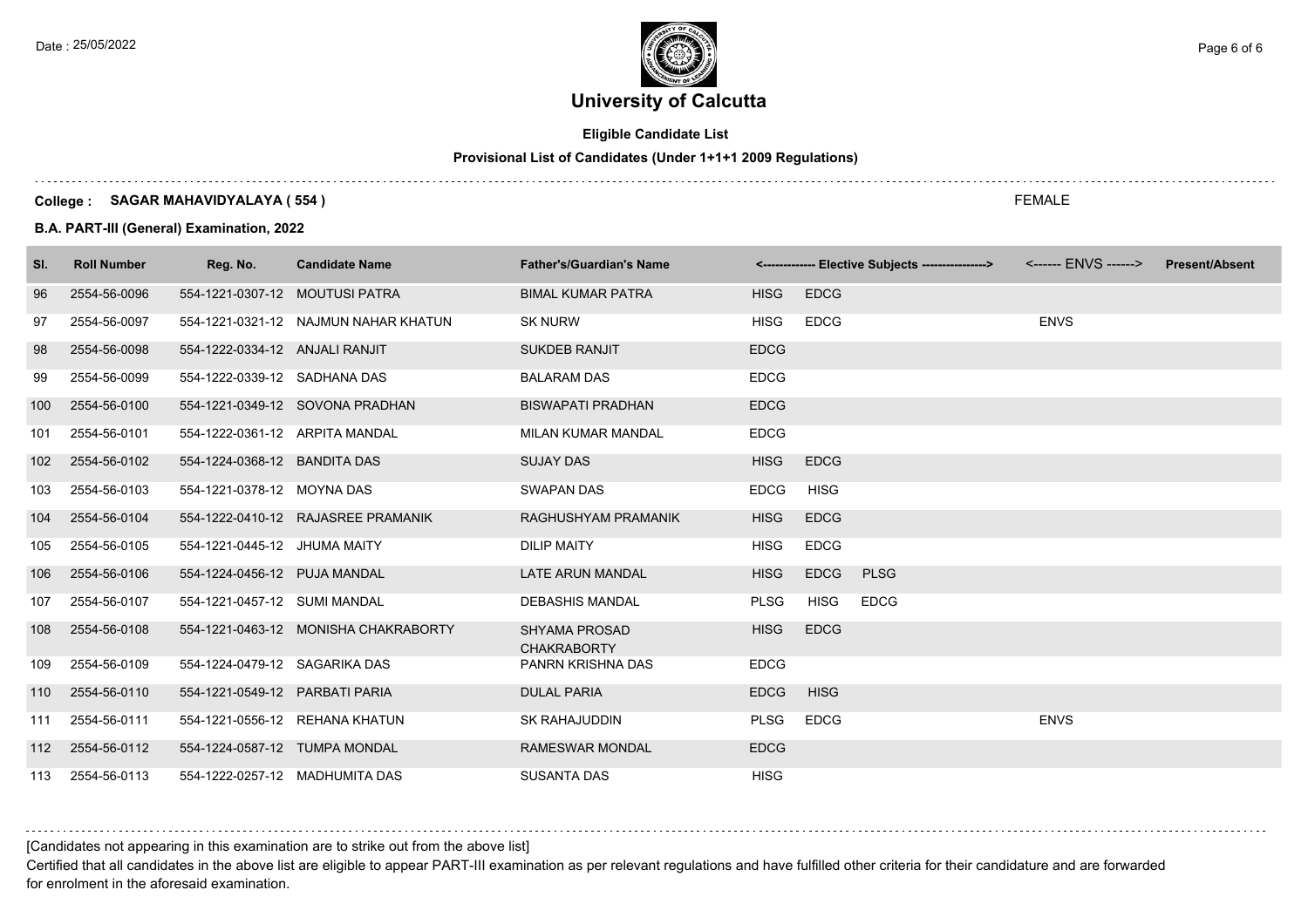

# **Eligible Candidate List**

# **Provisional List of Candidates (Under 1+1+1 2009 Regulations)**

### **College : SAGAR MAHAVIDYALAYA ( 554 )**

**B.A. PART-III (General) Examination, 2022**

| SI.               | <b>Roll Number</b> | Reg. No.                      | <b>Candidate Name</b>                                | <b>Father's/Guardian's Name</b> |             | <-------------- Elective Subjects ----------------> |             | <b>Present/Absent</b> |
|-------------------|--------------------|-------------------------------|------------------------------------------------------|---------------------------------|-------------|-----------------------------------------------------|-------------|-----------------------|
| -1                | 2554-66-0001       | 554-1121-0352-14 MOKBUL SAHA  |                                                      | <b>SK MANTAJ SAHA</b>           | <b>HISG</b> |                                                     |             |                       |
| $\overline{2}$    | 2554-66-0002       | 554-1122-0602-12 PRATAP PATRA |                                                      | PRABHANSHU SEKHAR PATRA         | <b>ENGG</b> |                                                     |             |                       |
| 3                 | 2554-66-0003       | 554-1121-0543-12 SANTANU DAS  |                                                      | ARABINDA DAS                    | <b>HISG</b> |                                                     |             |                       |
| 4                 | 2554-66-0004       | 554-1124-0453-16 SK AKBAR     |                                                      | <b>SK KAOSAR</b>                | <b>EDCG</b> |                                                     |             |                       |
| 5                 | 2554-66-0005       | 554-1121-1129-15 TRIDIP DAS   |                                                      | <b>TRIPTI DAS</b>               | <b>HISG</b> |                                                     |             |                       |
| 6                 | 2554-66-0006       |                               | 554-1121-1277-15 GURUPADA BHANJA                     | <b>NIBAS BHANJA</b>             | <b>HISG</b> |                                                     |             |                       |
| 7                 | 2554-66-0007       | 554-1121-0360-16 AMIT MAITY   |                                                      | <b>GOUTAM MAITY</b>             | EDCG        | SANG                                                |             |                       |
| 8                 | 2554-66-0008       |                               | 554-1121-0545-16 SANJAY MANDAL                       | <b>SRIMANTA MANDAL</b>          | <b>EDCG</b> |                                                     |             |                       |
| 9                 | 2554-66-0009       |                               | 554-1121-0585-16 DULAL CHANDRA SANI                  | <b>RANJAN SANI</b>              | <b>HISG</b> | <b>EDCG</b>                                         | <b>ENVS</b> |                       |
| 10 <sup>°</sup>   | 2554-66-0010       |                               | 554-1121-0822-16 SURYAKANTA MAITY                    | <b>AMAL MAITY</b>               | <b>EDCG</b> |                                                     |             |                       |
| 11                | 2554-66-0011       |                               | 554-1122-0003-15 SUBIR KUMAR DAS                     | <b>SUNIL BARAN DAS</b>          | <b>EDCG</b> |                                                     |             |                       |
| $12 \overline{ }$ | 2554-66-0012       | 554-1122-0007-16 ARIJIT DAS   |                                                      | SUBODH CHANDRA DAS              | <b>HISG</b> |                                                     |             |                       |
| 13                | 2554-66-0013       | 554-1122-0589-16 SANJIB PATRA |                                                      | <b>TAPAS KUMAR PATRA</b>        | <b>HISG</b> | <b>EDCG</b>                                         |             |                       |
| 14                | 2554-66-0014       | 554-1122-0636-16 GOUTAM DAS   |                                                      | <b>TAPAN DAS</b>                | <b>EDCG</b> | <b>PLSG</b>                                         |             |                       |
| 15                | 2554-66-0015       |                               | 554-1122-0806-16 UJJWAL PRAMANIK                     | <b>BABLU PRAMANIK</b>           | <b>PLSG</b> |                                                     |             |                       |
| 16                | 2554-66-0016       | 554-1124-0105-15 UTPAL JANA   |                                                      | <b>UTTAM JANA</b>               | <b>HISG</b> | <b>PLSG</b>                                         |             |                       |
| 17                | 2554-66-0017       |                               | 554-1124-0286-13 PRANESH DAS ADHIKARY                | <b>BIMAL DAS ADHIKARY</b>       | <b>ENGG</b> |                                                     |             |                       |
| 18                | 2554-66-0018       |                               | 554-1125-0273-16 SHAIKH MAHAMMAD<br><b>SHAHNAWAZ</b> | <b>SK SAMSUL ALAM</b>           | <b>EDCG</b> |                                                     |             |                       |

[Candidates not appearing in this examination are to strike out from the above list]

Certified that all candidates in the above list are eligible to appear PART-III examination as per relevant regulations and have fulfilled other criteria for their candidature and are forwarded for enrolment in the aforesaid examination.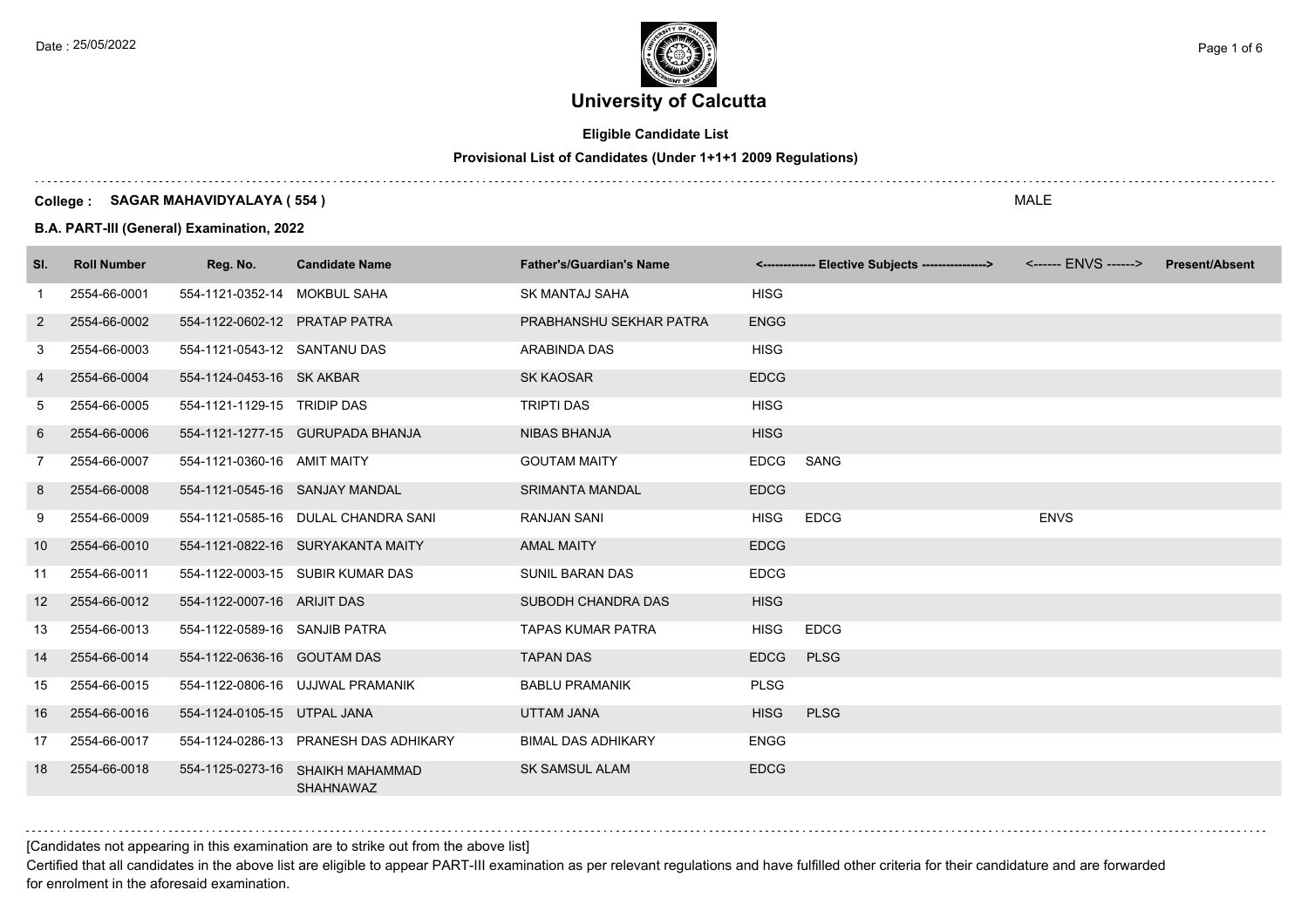

# **Eligible Candidate List**

# **Provisional List of Candidates (Under 1+1+1 2009 Regulations)**

### **College : SAGAR MAHAVIDYALAYA ( 554 )**

**B.A. PART-III (General) Examination, 2022**

| SI. | <b>Roll Number</b> | Reg. No.                       | <b>Candidate Name</b>             | <b>Father's/Guardian's Name</b> |             | <------------- Elective Subjects ----------------> | <b>Present/Absent</b> |
|-----|--------------------|--------------------------------|-----------------------------------|---------------------------------|-------------|----------------------------------------------------|-----------------------|
| 19  | 2554-66-0019       | 554-1125-0624-16 RAIHAN ANSARI |                                   | <b>SADK AMIN</b>                | <b>EDCG</b> |                                                    |                       |
| 20  | 2554-66-0020       | 554-1121-0609-14 SANKAR DAS    |                                   | <b>SARBESWAR DAS</b>            | <b>EDCG</b> | <b>HISG</b>                                        |                       |
| 21  | 2554-66-0021       |                                | 554-1121-0422-14 BUDDHADEV JANA   | <b>BINAY JANA</b>               | <b>GEOG</b> |                                                    |                       |
| 22  | 2554-66-0022       |                                | 554-1122-0686-13 PRASHANTA PATRA  | <b>PRANAB PATRA</b>             | <b>HISG</b> |                                                    |                       |
| 23  | 2554-66-0023       | 554-1122-0468-14 ANUPAM JANA   |                                   | <b>ARUP JANA</b>                | <b>PLSG</b> |                                                    |                       |
| 24  | 2554-66-0024       |                                | 554-1124-0161-15 SUBHAJIT MANDAL  | <b>DIPAK MANDAL</b>             | <b>EDCG</b> |                                                    |                       |
| 25  | 2554-66-0025       | 554-1124-0435-15 BABUL SAU     |                                   | SAMBHU SAU                      | <b>EDCG</b> |                                                    |                       |
| 26  | 2554-66-0026       | 554-1122-1343-15 RAJA MONDAL   |                                   | <b>SWAPAN MONDAL</b>            | <b>SANG</b> |                                                    |                       |
| 27  | 2554-66-0027       |                                | 554-1122-1043-15 AMALESH MONDAL   | <b>MATHUR MONDAL</b>            | <b>GEOG</b> |                                                    |                       |
| 28  | 2554-66-0028       |                                | 554-1122-0645-15 ANIMESH PATRA    | <b>KARTIK PATRA</b>             | <b>BNGG</b> | <b>EDCG</b><br><b>HISG</b>                         |                       |
| 29  | 2554-66-0029       | 554-1122-0387-15 BIPLAB GAYEN  |                                   | <b>BIMAL GAYEN</b>              | <b>BNGG</b> | <b>PLSG</b>                                        |                       |
| 30  | 2554-66-0030       | 554-1122-0081-15 PRAVAS PATRA  |                                   | <b>PRANAB PATRA</b>             | <b>HISG</b> |                                                    |                       |
| 31  | 2554-66-0031       | 554-1121-0673-15 PRALAY NAYAK  |                                   | <b>TARUN NAYAK</b>              | <b>EDCG</b> |                                                    |                       |
| 32  | 2554-66-0032       | 554-1121-0391-15 SONJU MANDAL  |                                   | <b>JYOTIRMOY MANDAL</b>         | <b>HISG</b> |                                                    |                       |
| 33  | 2554-66-0033       | 554-1121-0527-12 SOUMEN ROY    |                                   | SATYANARAYAN ROY                | <b>PLSG</b> |                                                    |                       |
| 34  | 2554-66-0034       | 554-1121-0139-12 SAKYASEN JANA |                                   | <b>SUKUMAR JANA</b>             | <b>HISG</b> | <b>EDCG</b>                                        |                       |
| 35  | 2554-66-0035       | 554-1121-0558-13 SOURAV JANA   |                                   | <b>MANAS KUMAR JANA</b>         | <b>PLSG</b> |                                                    |                       |
| 36  | 2554-66-0036       | 554-1124-0566-13 SUJIT MANDAL  |                                   | <b>AMARISH MANDAL</b>           | <b>SANG</b> |                                                    |                       |
| 37  | 2554-66-0037       |                                | 554-1124-0576-13 CHIRANJIT MANDAL | PABAN MANDAL                    | <b>EDCG</b> | <b>HISG</b>                                        |                       |

## [Candidates not appearing in this examination are to strike out from the above list]

Certified that all candidates in the above list are eligible to appear PART-III examination as per relevant regulations and have fulfilled other criteria for their candidature and are forwarded for enrolment in the aforesaid examination.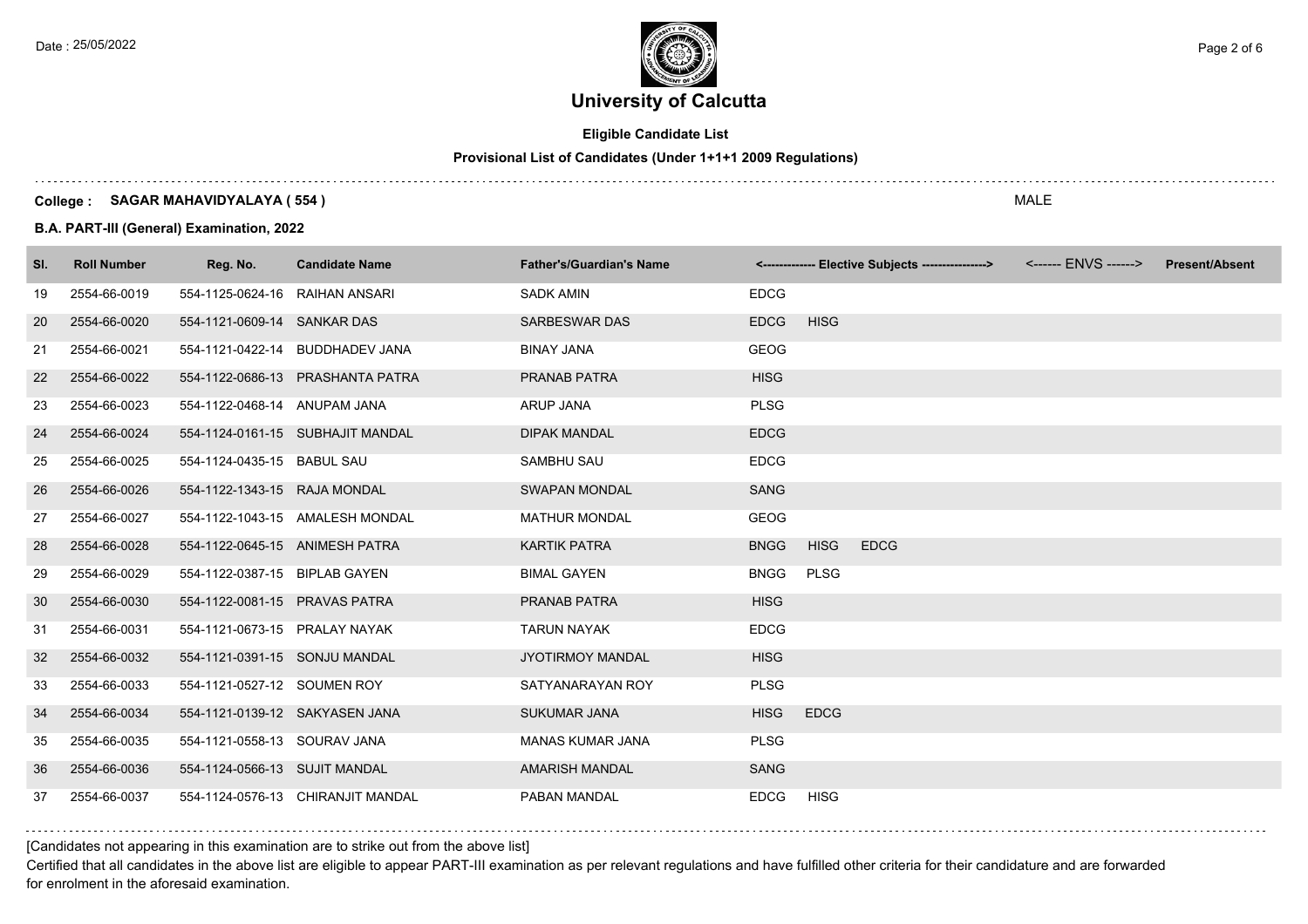

# **Eligible Candidate List**

## **Provisional List of Candidates (Under 1+1+1 2009 Regulations)**

### **College : SAGAR MAHAVIDYALAYA ( 554 )**

**B.A. PART-III (General) Examination, 2022**

| SI. | <b>Roll Number</b> | Reg. No.                       | <b>Candidate Name</b>             | <b>Father's/Guardian's Name</b> |             |             | <------------- Elective Subjects ----------------> | <b>Present/Absent</b> |
|-----|--------------------|--------------------------------|-----------------------------------|---------------------------------|-------------|-------------|----------------------------------------------------|-----------------------|
| 38  | 2554-66-0038       | 554-1122-0581-13 TAPAS MANDAL  |                                   | LATE CHITTARANJAN MANDAL        | <b>SANG</b> |             |                                                    |                       |
| 39  | 2554-66-0039       |                                | 554-1122-0589-12 SWARUP KUMAR DAS | NIRMAL KUMAR DAS                | <b>HISG</b> |             |                                                    |                       |
| 40  | 2554-66-0040       | 554-1121-0324-12 CHANDAN DAS   |                                   | <b>ADWAITA DAS</b>              | <b>EDCG</b> |             |                                                    |                       |
| 41  | 2554-66-0041       | 554-1121-0365-12 KHOKAN KHAN   |                                   | GOPAL CHANDRA KHAN              | SANG        |             |                                                    |                       |
| 42  | 2554-66-0042       |                                | 554-1124-0257-14 MAHADEV MONDAL   | <b>PABAN MONDAL</b>             | <b>HISG</b> |             |                                                    |                       |
| 43  | 2554-66-0043       |                                | 554-1122-0782-14 PRABHURAM DAS    | <b>SANJOY DAS</b>               | PEDG        | <b>BNGG</b> | <b>HISG</b>                                        |                       |
| 44  | 2554-66-0044       |                                | 554-1122-0359-14 SUBIR PRAMANIK   | <b>BISWANATH PRAMANIK</b>       | <b>EDCG</b> |             |                                                    |                       |
| 45  | 2554-66-0045       | 554-1122-0290-14 ASHIS DAS     |                                   | <b>DIPAK DAS</b>                | <b>PLSG</b> | <b>EDCG</b> |                                                    |                       |
| 46  | 2554-66-0046       | 554-1122-0219-14 SUMAN PATRA   |                                   | <b>SWAPAN PATRA</b>             | <b>PLSG</b> |             |                                                    |                       |
| 47  | 2554-66-0047       | 554-1122-0213-14 GOUTAM ARI    |                                   | <b>GURUPADA ARI</b>             | <b>HISG</b> | <b>PLSG</b> |                                                    |                       |
| 48  | 2554-66-0048       |                                | 554-1121-0780-14 SK JAHIR HOSSIN  | <b>SK SAHALAM ALI</b>           | <b>BNGG</b> | <b>GEOG</b> |                                                    |                       |
| 49  | 2554-66-0049       | 554-1121-0775-14 SAMBHU DAS    |                                   | <b>TAPAN DAS</b>                | <b>HISG</b> |             |                                                    |                       |
| 50  | 2554-66-0050       |                                | 554-1121-0725-14 MANORANJAN DAS   | <b>LAKSHMAN CH DAS</b>          | <b>EDCG</b> |             |                                                    |                       |
| 51  | 2554-66-0051       |                                | 554-1121-0712-14 ARINDAM HAZRA    | HARISHCHANDRA HAZRA             | <b>HISG</b> | <b>EDCG</b> |                                                    |                       |
| 52  | 2554-66-0052       | 554-1121-0662-14 BAPI MAITY    |                                   | <b>BHAGIRATH MAITY</b>          | <b>HISG</b> | <b>PLSG</b> |                                                    |                       |
| 53  | 2554-66-0053       |                                | 554-1121-0614-14 JAGATPATI MONDAL | <b>ASHOK MONDAL</b>             | <b>EDCG</b> |             |                                                    |                       |
| 54  | 2554-66-0054       | 554-1121-0548-14 SUBRATA DAS   |                                   | <b>SANAT DAS</b>                | <b>EDCG</b> |             |                                                    |                       |
| 55  | 2554-66-0055       | 554-1121-0113-14 SUTIRTHA JANA |                                   | PABITRA KR JANA                 | GEOG        | PEDG        |                                                    |                       |
| 56  | 2554-66-0056       |                                | 554-1121-0019-13 CHANCHAL MANNA   | PANCHANAN MANNA                 | <b>BNGG</b> | <b>HISG</b> | <b>EDCG</b>                                        |                       |

[Candidates not appearing in this examination are to strike out from the above list]

Certified that all candidates in the above list are eligible to appear PART-III examination as per relevant regulations and have fulfilled other criteria for their candidature and are forwarded for enrolment in the aforesaid examination.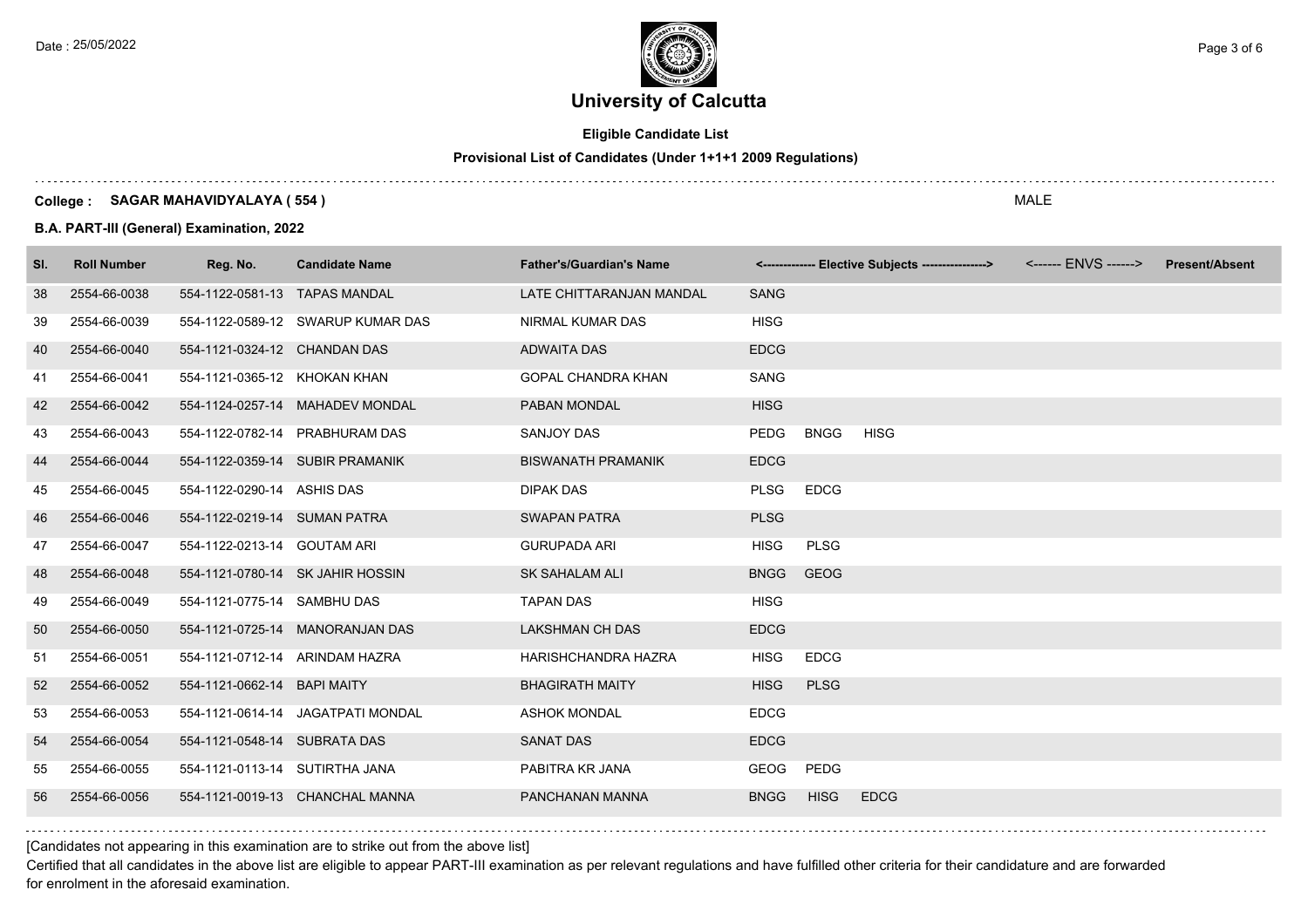

# **Eligible Candidate List**

# **Provisional List of Candidates (Under 1+1+1 2009 Regulations)**

### **College : SAGAR MAHAVIDYALAYA ( 554 )**

**B.A. PART-III (General) Examination, 2022**

| SI. | <b>Roll Number</b> | Reg. No.                       | <b>Candidate Name</b>              | <b>Father's/Guardian's Name</b> |             | <------------- Elective Subjects ----------------> | <b>Present/Absent</b> |
|-----|--------------------|--------------------------------|------------------------------------|---------------------------------|-------------|----------------------------------------------------|-----------------------|
| 57  | 2554-66-0057       | 554-1124-0711-14 MALAY MANDAL  |                                    | PRADWIP MANDAL                  | <b>HISG</b> |                                                    |                       |
| 58  | 2554-66-0058       | 554-1124-0710-14 KANAI MANDAL  |                                    | <b>TAPAN MANDAL</b>             | <b>HISG</b> |                                                    |                       |
| 59  | 2554-66-0059       |                                | 554-1124-0494-14 CHANDAN MANDAL    | PANCHANAN MANDAL                | <b>PLSG</b> | <b>EDCG</b>                                        |                       |
| 60  | 2554-66-0060       |                                | 554-1124-0481-14 MADHUSUDAN BERA   | LATE SWADESH BERA               | <b>EDCG</b> |                                                    |                       |
| 61  | 2554-66-0061       |                                | 554-1122-0282-14 SUKHARANJAN DOLUI | NIKHIL DOLUI                    | <b>EDCG</b> |                                                    |                       |
| 62  | 2554-66-0062       | 554-1122-0726-14 RAJU BHUNIA   |                                    | <b>SHYAM BHUNIA</b>             | <b>EDCG</b> | <b>BNGG</b>                                        |                       |
| 63  | 2554-66-0063       |                                | 554-1122-0313-14 BUDDHA DEB PATRA  | <b>SUKDEB PATRA</b>             | <b>BNGG</b> |                                                    |                       |
| 64  | 2554-66-0064       | 554-1124-0184-12 SUJOY SAHOO   |                                    | <b>HAREKRISHNA SAHOO</b>        | <b>EDCG</b> |                                                    |                       |
| 65  | 2554-66-0065       | 554-1121-0434-14 SURAJIT RAUTH |                                    | KHOKAN RAUTH                    | <b>BNGG</b> | <b>EDCG</b>                                        |                       |
| 66  | 2554-66-0066       | 554-1122-0422-13 BAPI DOLUI    |                                    | <b>DILIP DOLUI</b>              | <b>HISG</b> | <b>PLSG</b>                                        |                       |
| 67  | 2554-66-0067       |                                | 554-1122-0519-12 SOUMEN MONDAL     | <b>ROBIN MONDAL</b>             | <b>EDCG</b> | <b>HISG</b>                                        |                       |
| 68  | 2554-66-0068       |                                | 554-1122-0290-12 DEBASIS MONDAL    | KANAI LAL MONDAL                | <b>EDCG</b> |                                                    |                       |
| 69  | 2554-66-0069       | 554-1122-0484-14 TUFAN DAS     |                                    | ANANDA DAS                      | <b>EDCG</b> |                                                    |                       |
| 70  | 2554-66-0070       | 554-1122-0112-14 BAPAN PATRA   |                                    | <b>BHRIGU RAM PATRA</b>         | <b>PEDG</b> | <b>PLSG</b>                                        |                       |
| 71  | 2554-66-0071       |                                | 554-1124-0524-14 BISWAJIT DEB NATH | <b>BABLU DEB NATH</b>           | <b>PLSG</b> |                                                    |                       |
| 72  | 2554-66-0072       | 554-1121-0630-13 JOYDEV GIRI   |                                    | <b>DILIP GIRI</b>               | <b>SANG</b> |                                                    |                       |
| 73  | 2554-66-0073       |                                | 554-1121-0640-13 DEBDUTTA PATRA    | <b>BIBEK MOHAN PATRA</b>        | <b>EDCG</b> |                                                    |                       |
| 74  | 2554-66-0074       |                                | 554-1121-0526-12 SUBHANKAR KHANRA  | JADUNANDAN KHANRA               | <b>PLSG</b> |                                                    |                       |
| 75  | 2554-66-0075       |                                | 554-1111-0462-13 SATYARANJAN JANA  | <b>TRISHANKUR JANA</b>          | <b>PLSG</b> |                                                    |                       |

## [Candidates not appearing in this examination are to strike out from the above list]

Certified that all candidates in the above list are eligible to appear PART-III examination as per relevant regulations and have fulfilled other criteria for their candidature and are forwarded for enrolment in the aforesaid examination.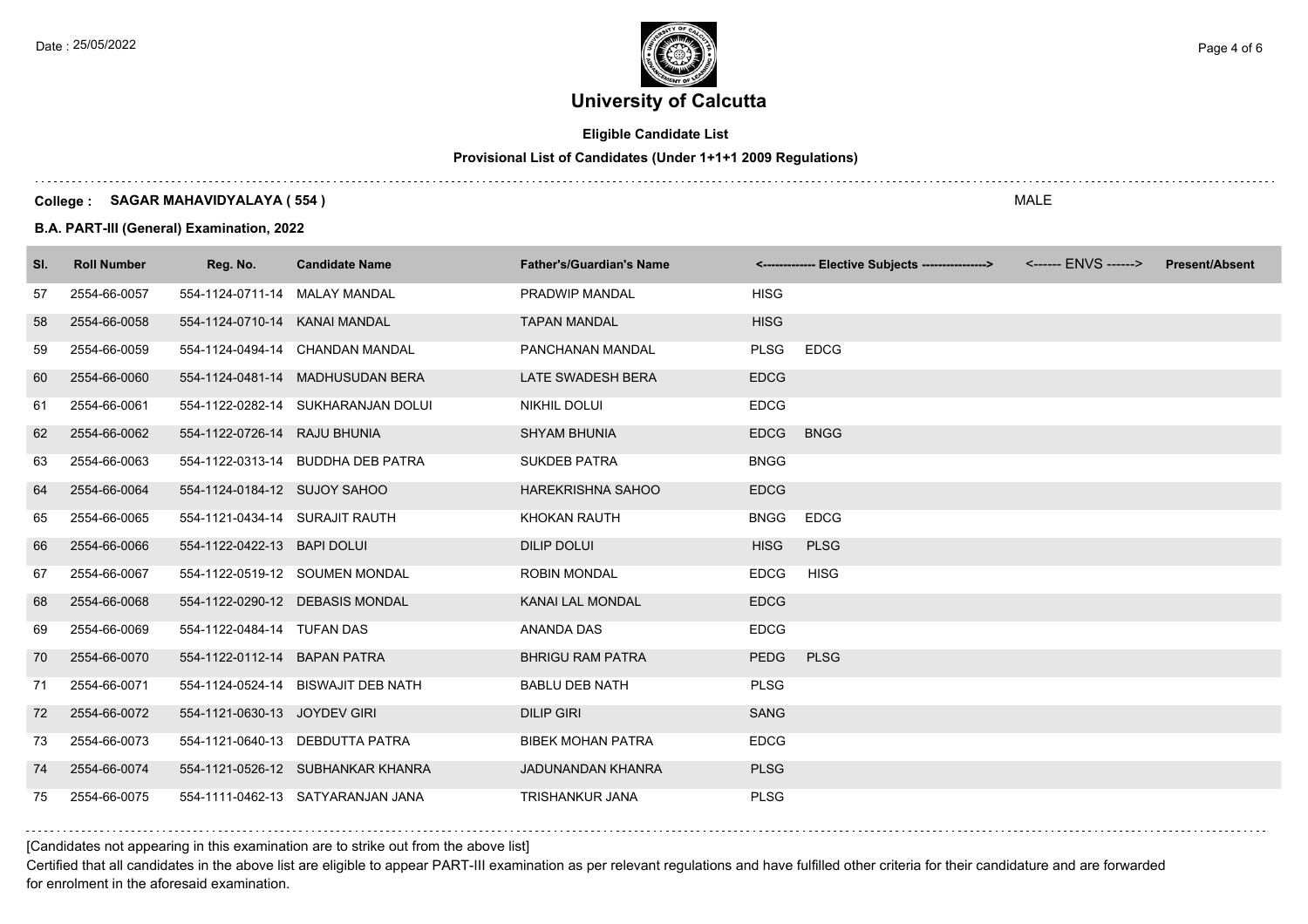

# **Eligible Candidate List**

# **Provisional List of Candidates (Under 1+1+1 2009 Regulations)**

### **College : SAGAR MAHAVIDYALAYA ( 554 )**

**B.A. PART-III (General) Examination, 2022**

| SI. | <b>Roll Number</b> | Reg. No.                      | <b>Candidate Name</b>                 | <b>Father's/Guardian's Name</b> |             | <-------------- Elective Subjects ----------------> | <b>Present/Absent</b> |
|-----|--------------------|-------------------------------|---------------------------------------|---------------------------------|-------------|-----------------------------------------------------|-----------------------|
| 76  | 2554-66-0076       |                               | 554-1121-0069-13 GURUPADA SHAI        | <b>KHOKON SHAI</b>              | <b>PEDG</b> |                                                     |                       |
| 77  | 2554-66-0077       | 554-1121-0121-13 SANTANU GIRI |                                       | SHASHABINDU GIRI                | <b>PLSG</b> |                                                     |                       |
| 78  | 2554-66-0078       | 554-1121-0151-13 SANJOY GORE  |                                       | <b>DILIP GORE</b>               | <b>EDCG</b> | <b>SANG</b>                                         |                       |
| 79  | 2554-66-0079       |                               | 554-1121-0157-13 SUSANTA SINGHA       | RAGHUPATI SINGHA                | <b>PLSG</b> |                                                     |                       |
| 80  | 2554-66-0080       | 554-1123-0187-13 RABIN SOREN  |                                       | <b>KEDAR SOREN</b>              | <b>PLSG</b> |                                                     |                       |
| 81  | 2554-66-0081       | 554-1124-0481-13 BISWAJIT DAS |                                       | <b>JHANTU CHARAN DAS</b>        | <b>PLSG</b> |                                                     |                       |
| 82  | 2554-66-0082       | 554-1124-0533-13 ANINDA PATRA |                                       | <b>AMIYA PATRA</b>              | <b>EDCG</b> |                                                     |                       |
| 83  | 2554-66-0083       | 554-1122-0553-13 AMAL MONDAL  |                                       | <b>DULAL MONDAL</b>             | <b>EDCG</b> | SANG                                                |                       |
| 84  | 2554-66-0084       | 554-1121-0567-13 TAPAS JANA   |                                       | ARABINDA JANA                   | <b>EDCG</b> |                                                     |                       |
| 85  | 2554-66-0085       |                               | 554-1124-0594-13 AMITAVA MONDAL       | <b>AMIYA MONDAL</b>             | <b>PEDG</b> |                                                     |                       |
| 86  | 2554-66-0086       |                               | 554-1122-0120-12 YUDHISTHIR MANDAL    | <b>NIRMAL MANDAL</b>            | <b>EDCG</b> |                                                     |                       |
| 87  | 2554-66-0087       |                               | 554-1121-0106-12 DIPANKAR SAHOO       | AMITAVA SAHOO                   | <b>EDCG</b> |                                                     |                       |
| 88  | 2554-66-0088       | 554-1122-0065-12 JADAB KARAN  |                                       | <b>GOUR HARI KARAN</b>          | <b>HISG</b> |                                                     |                       |
| 89  | 2554-66-0089       | 554-1121-0651-12 ASIM BHUNIA  |                                       | <b>JAGADISH BHUNIA</b>          | <b>EDCG</b> |                                                     |                       |
| 90  | 2554-66-0090       |                               | 554-1122-0563-12 SOUMEN SUNDAR DAS    | <b>AKADASHI DAS</b>             | <b>EDCG</b> |                                                     |                       |
| 91  | 2554-66-0091       | 554-1122-0490-12 ANIMESH BAR  |                                       | <b>SHYAMAL BAR</b>              | <b>PLSG</b> | <b>EDCG</b>                                         |                       |
| 92  | 2554-66-0092       |                               | 554-1111-0303-12 SK AKTAR HOSSAIN     | <b>SK GOLAM</b>                 | <b>EDCG</b> |                                                     |                       |
| 93  | 2554-66-0093       |                               | 554-1122-0301-12 SHASI SHANKAR RANJIT | <b>DIPAK RANJIT</b>             | <b>PEDG</b> |                                                     |                       |
| 94  | 2554-66-0094       |                               | 554-1122-0148-12 SAMARESH DALAPATI    | PARESH DALAPATI                 | <b>PLSG</b> |                                                     |                       |

[Candidates not appearing in this examination are to strike out from the above list]

Certified that all candidates in the above list are eligible to appear PART-III examination as per relevant regulations and have fulfilled other criteria for their candidature and are forwarded for enrolment in the aforesaid examination.